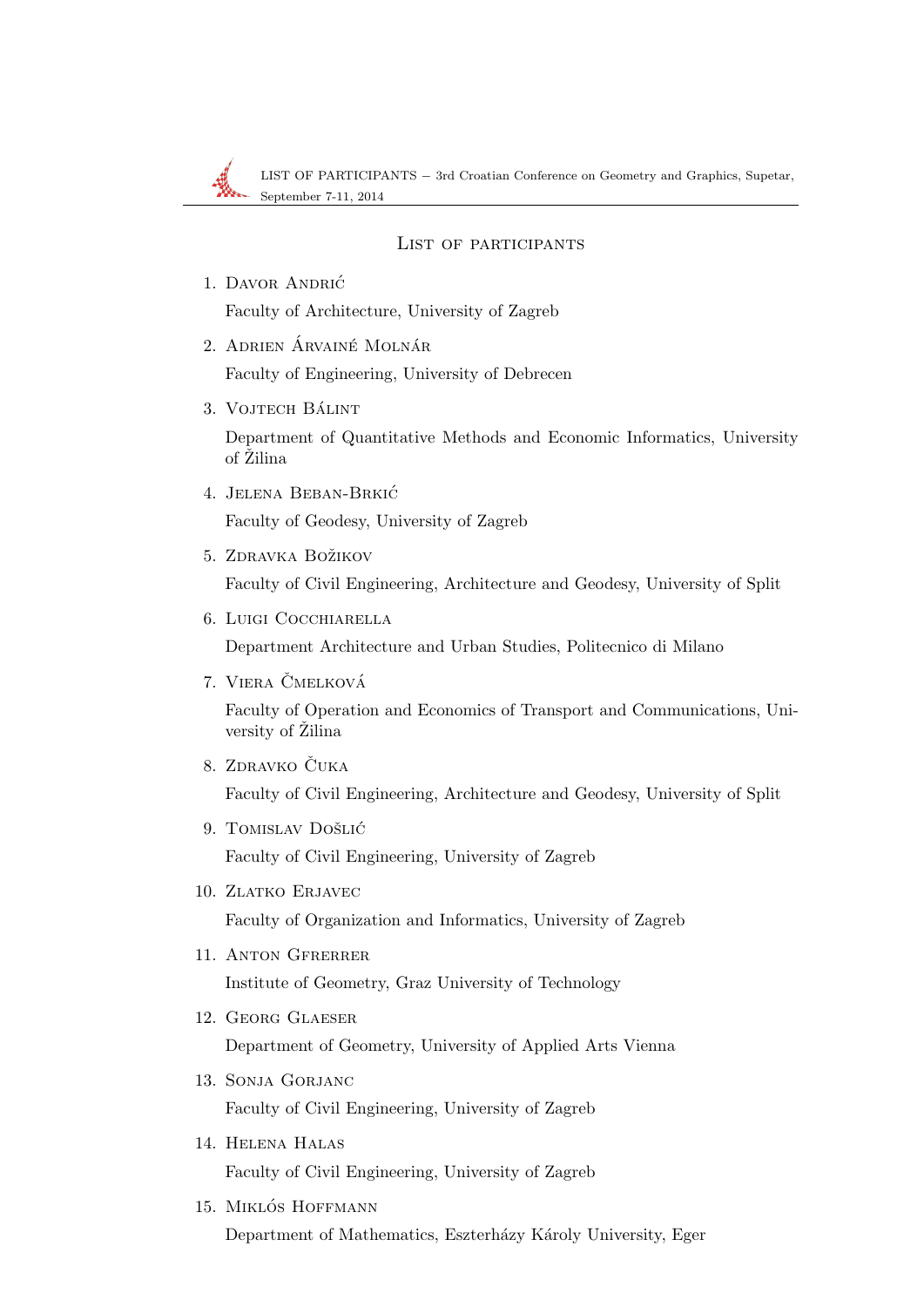

LIST OF PARTICIPANTS − 3rd Croatian Conference on Geometry and Graphics, Supetar, September 7-11, 2014

16. Ema Jurkin

Faculty of Mining, Geology and Petroleum Engineering, University of Zagreb

- 17. MIRELA KATIĆ ŽLEPALO Department of Civil Engineering, Polytechnic of Zagreb
- 18. Iva Kodrnja Faculty of Civil Engineering, University of Zagreb
- 19. Lidia Korotaeva Department Architecture and Urban Studies, Politecnico di Milano
- 20. Anja Kostanjšak Faculty of Architecture, University of Zagreb
- 21. NIKOLINA KOVAČEVIĆ Faculty of Mining, Geology and Petroleum Engineering, University of Zagreb
- 22. DOMEN KUŠAR Faculty of Architecture, University of Ljubljana
- 23. Cornelie Leopold Faculty of Architecture, Kaiserslautern University of Technology
- 24. Friedrich Manhart

Institute of Discrete Mathematics and Geometry, Vienna University of Technology

- 25. Sybille Mick Institute of Geometry, Graz University of Technology
- 26. ŽELJKA MILIN-ŠIPUŠ Faculty of Science, University of Zagreb
- 27. EMIL MOLNÁR Department of Geometry, Budapest University of Technology and Economics
- 28. Rita Nagyne Kondor ´ Faculty of Engineering, University of Debrecen
- 29. LÁSZLÓ NEMETH Institute of Mathematics, University of West Hungary, Sopron
- 30. Boris Odehnal Department of Geometry, University of Applied Arts Vienna
- 31. Ildikó Papp Faculty of Informatics, University of Debrecen